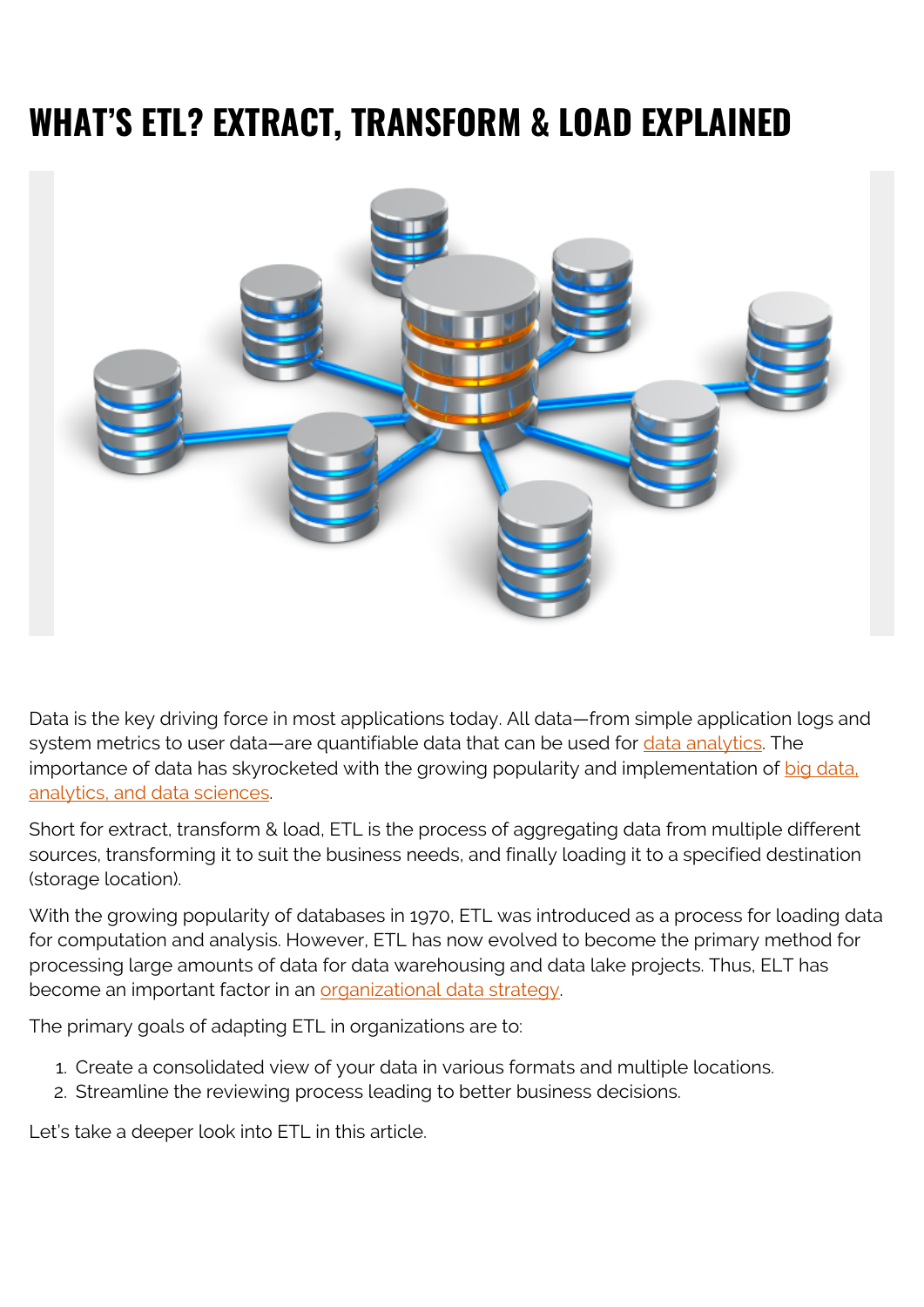# **Extract, transform & load basics**

ETL consists of three components:

- Extract
- Transform
- Load

Each of these components or tasks represents a separate function of an ETL pipeline. In this section, we will dive into the exact functionality of these components.



## **ETL: What is Extract?**

This is the first step of the ETL process. The basic workflow of the extraction process is to copy or export raw data from different locations and store them in a staging location for further processing. There, the locations from where the raw data is extracted are known as sources or source locations. Sources can consist of any type of [structured or unstructured data](https://blogs.bmc.com/blogs/structured-vs-unstructured-data/) such as:

- SQL or NoSQL servers
- Flat files
- $\bullet$  Emails
- Web pages
- Logs
- CRM and ERP system
- Metrics
- Spreadsheets

It might not be possible to pinpoint exact subsets of data depending on the source in a typical extraction phase. Thus, as a general rule, a broader range of data is extracted to ensure that all the required data is collected.

This is also a crucial factor when dealing with new data sets where users might know the contents as it will be ideal for exploratory analysis with wide-ranging data. The volume and the data sources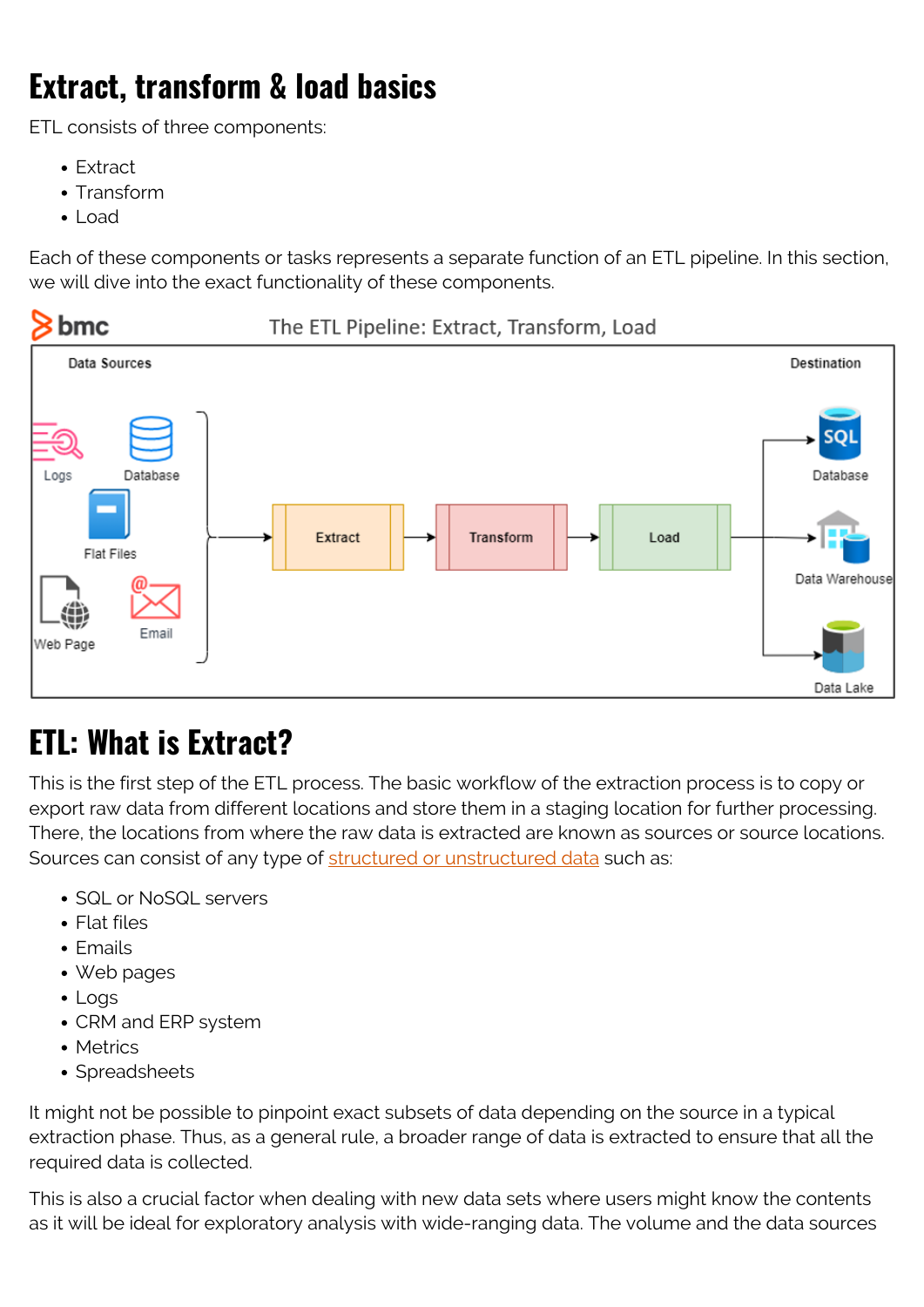are dependent on the requirements and the organizational needs.

Extraction can be applied to process kilobytes of data to terabytes of data and can vary between a couple of minutes to days or can be a [real-time process.](https://blogs.bmc.com/blogs/data-streaming/)

## **Common data extraction methods**

Let's look at common data extraction methods.

#### **Partial extraction (with update notification)**

This method is based on a notification strategy where the system provides an update notification to carry out the extraction process when a record or data set is modified in a source location.

This is the simplest extraction method.

#### **Partial extraction (without update notification)**

Some sources will not be able to provide an update notification, yet they will be able to indicate the updated records or data. In this scenario, the process will:

- Query the data source intermittently
- Identify the updated data for the extraction process

## **Full extraction**

Full extraction is only required if the system is incapable of identifying updated data. In these instances, the only option is to reload the entire data set. However, this method should only be used on small datasets as it can be a time-consuming and resource-intensive process.

#### **Note on extractions**

In any extraction method, we have to ensure that it will not affect the performance of the underlying system. For example, assume that extraction from a production database causes adverse performance issues that hinder the overall application performance. In that case, extraction should be carried out by different means, such as a read replica of the production database.

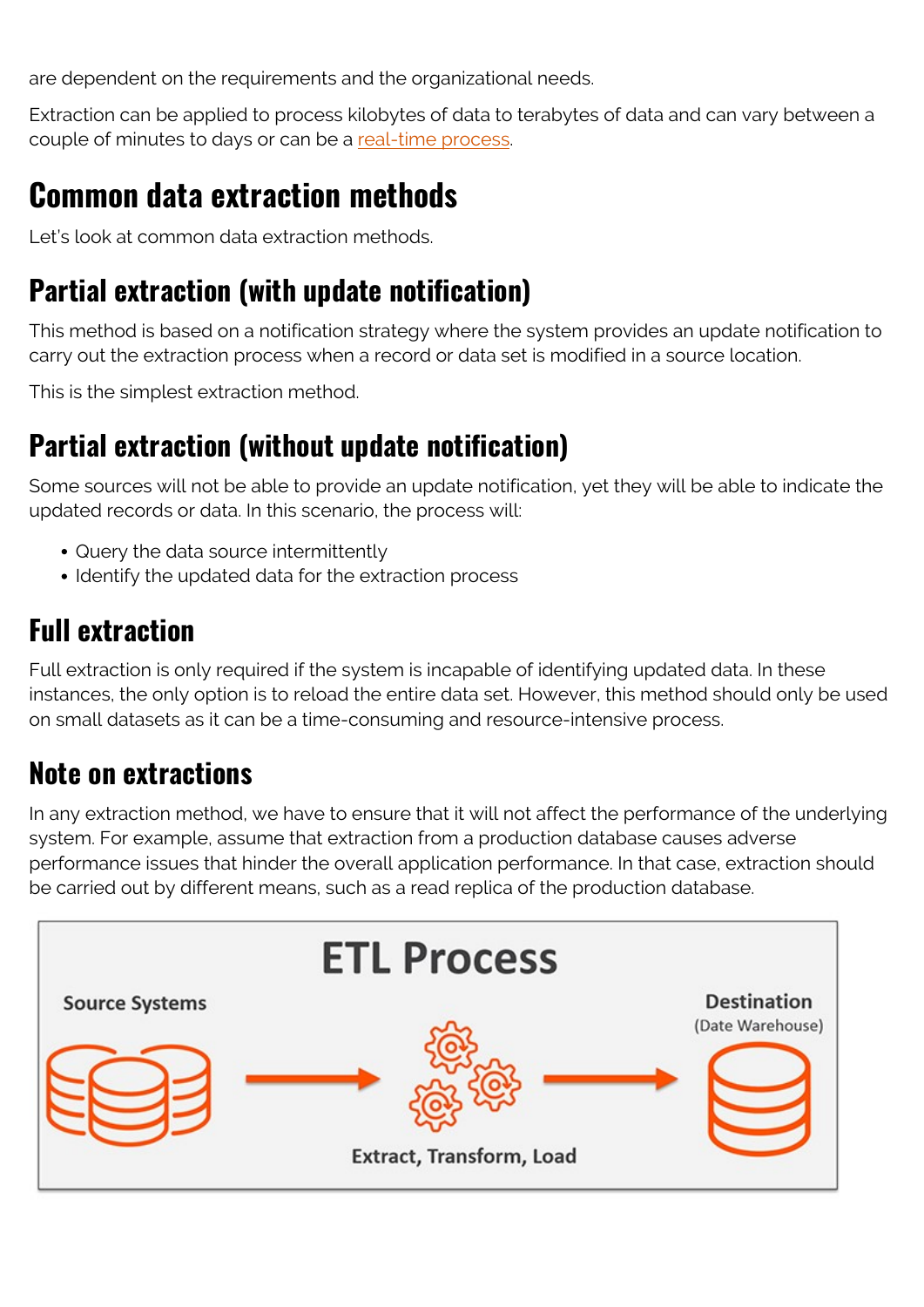# **ETL: What is Transform?**

This is the transformation stage of the ETL process. There, the data extracted from various sources and within the staging area (temporary storage) goes through a data processing phase to transform so that they can be used for analytics. Essentially this converts raw data to a more focused and meaningful data set.

This data transformation process can consist of several tasks that will be used to apply different kinds of data transformations.

- **Cleaning and standardization** resolves inconsistencies, missing values, remove unnecessary data, and format the data to a standardized format such as specific date-time formations, numeric formats, etc.
- **Verification and validation** verifies if the raw data consists of the required information while removing unusable data and identifying data anomalies.
- **Filtering and sorting** organizes the data according to specific requirements such as type, field, value, etc.
- **Deduplication** discards or excludes redundant data from getting processed.

In addition to these tasks, the transformation process can involve advanced functionality such as:

- **Data audits to ensure** *data quality* **and compliance.** This is highly useful when interacting with personally identifiable information (PII) as a method to ensure only required, and approved data are processed.
- **Data encryption and protection.** Some data sets will need to be encrypted and protected in these instances to ensure regulatory compliance. The transform process is responsible for carrying out these duties.
- **Performing calculations, translations on the raw data.** This includes tasks like calculating an entirely new field from an existing data set, translating data to a different language, changing row and column headers, etc.
- **Formatting, joining, or splitting data** to match internal or existing schemas of the target analytical or storage system.

## **ETL: What is Load?**

This is the final step of the ETL process, which involves loading the transformed data to its final destination. The destination can range from a simple database to a massive data warehouse, depending on:

- The size and complexity of the underlying data
- The overall organizational requirements

The load process can be divided into two types: full loading and incremental loading.

Typically, **the full loading process** happens only at the first data loading task to populate the destination with all the available data. Only after that, **the incremental loading** that loads the updated data happens. These increments can be either:

- Streaming increments to handle small volumes of data with regular updates
- Batch increments to handle a large volume of data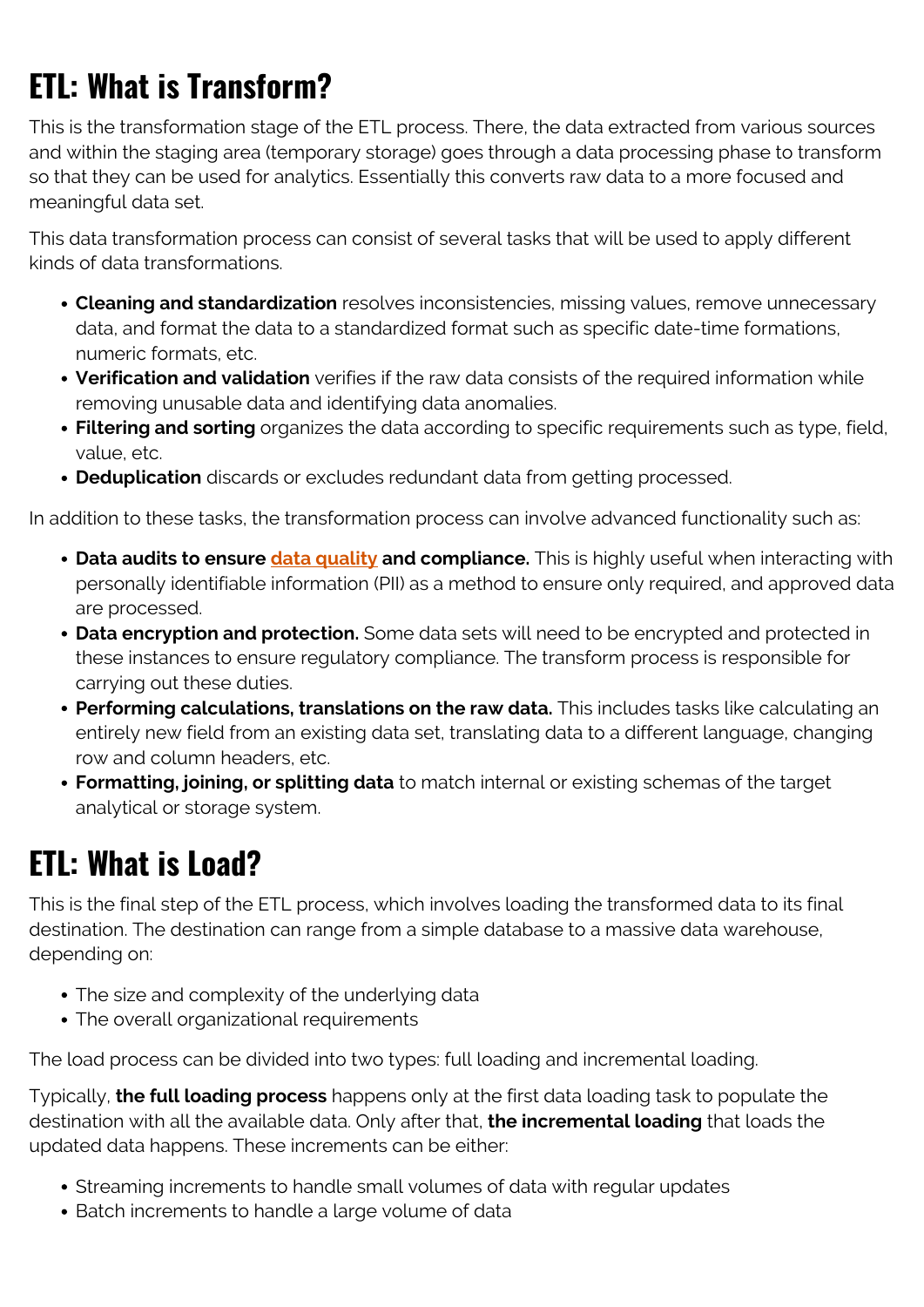The only other instance a full loading will be required is [disaster recovery](https://blogs.bmc.com/blogs/disaster-recovery-planning/) or to migrate the destination data source.

# **Benefits of the ETL process**

- Provides a standardized process to aggregate and transform row data and store the transformed data for further analytics.
- Facilitates efficient data analytics by introducing an automated data processing pipeline to gather and format data without the need to offload the data transformation task to other BI or analytical tools.
- Handles **Big Data** and enables advanced data profiling and cleaning.
- Easily obtains deep historical context for the organization and facilitate impact analysis.
- Leverages [AI and ML tools](https://blogs.bmc.com/blogs/artificial-intelligence-vs-machine-learning/) more easily with ETL pipelines to increase the accuracy and effectiveness of the analytical process.
- Quickly adapts to changing technological and integration needs.

#### **ETL supports data warehouses & data lakes**

Organizations need to store and analyze large data sets consisting of historical data and have adequate expandability to support ever-growing data needs. Thus, data warehousing has become the common practice. Major cloud services provide warehousing services such as [AWS Redshift](https://blogs.bmc.com/blogs/aws-redshift-vs-snowflake/) and Google BigQuery.

However, the increased complexity of data and the growing need to support a multitude of data sources has given birth to data lakes. These data lakes far surpass the capabilities of data warehouses and allow users to store all structured or unstructured data at any scale.

#### *(Compare use cases for [data lakes & data warehouses](https://blogs.bmc.com/blogs/data-lake-vs-data-warehouse-vs-database-whats-the-difference/).)*

In both these instances, ETL provides the ideal framework to extract data from different sources, transform it, and then store it in the appropriate storage service.

Users are free to implement ETL to support their exact needs as ETL is not bound to a specific technology or system. With the need to keep the data up to date, ETL provides the ideal solution to create data ingestion pipelines that can be used to aggregate data from multiple sources. Organizations can create a unified information base for all their analytical needs with a data warehouse or a data lake with an ETL pipeline.

# **ETL tools & services**

As we are dealing with data, any data service such as databases, data warehouses, or data lakes can be considered a part of the ELT process either at the Extract or Load phases. However, it can be a complex process to build the pipeline from the ground up when creating ETL pipelines. So there are some specialized tools and services to simplify this process.

- **Azure Data Factory.** Fully managed serverless data integration service that can be used to create ETL pipelines.
- **AWS Glue.** [AWS-based managed serverless data integration service](https://blogs.bmc.com/blogs/amazon-glue-crawler/) with support for both visual and code-based interfaces.